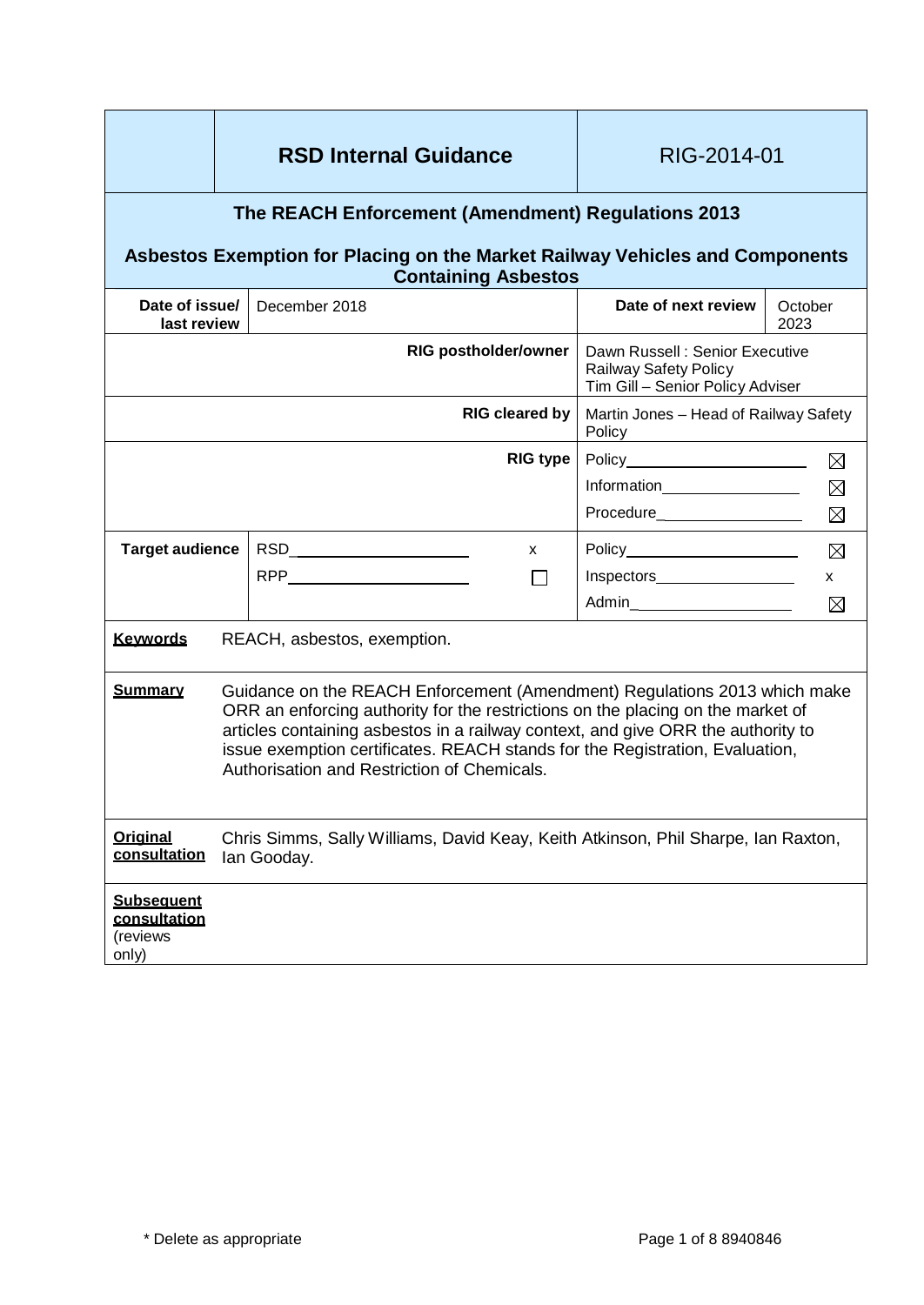#### **Introduction**

- 1. This RIG provides guidance on the REACH Enforcement (Amendment) Regulations 2013, which came into force on 16 December 2013. These Regulations concern the enforcement arrangements for a European Regulation known as REACH (Registration, Evaluation, Authorisation and Restriction of Chemicals). It also provides guidance on the Exemption Certificate No2 of 2019 concerning railway vehicles and components for use in railway vehicles at **Annex A**.
- 2. As well as making ORR an enforcing authority under REACH with enforcement powers, the REACH Enforcement Amendment Regulations also grant ORR the power to issue exemption certificates. These enforcement powers only relate to the placing on the market of asbestos containing articles in so far as it relates to the operation of a railway. We cannot enforce any other part of the REACH regulations.
- 3. The REACH Enforcement Amendment Regulations are intended to give ORR powers to protect health and safety by the control of asbestos. They enable ORR to regulate the supply of second-hand railway vehicles containing asbestos, through conditions in the exemption certificate. **Note** these enforcement powers are separate from the S.20 powers given to inspectors under the Health and Safety at Work Act 1974 (HSWA).

#### **Criminal Offences**

- 4. The following relevant criminal offences will be prosecutable by ORR. References are to the REACH Enforcement Regulations 2008 (SI 2008/2852):
	- Regulation  $11(2)$  making it an offence to breach Article 67 of the REACH directive, namely to place asbestos containing articles onto the market;
	- Regulation 13 making it an offence to obstruct an authorised person from investigating a REACH offence etc.
- 5. Both offences are subject to the following penalties:
	- Magistrates' Court  $-$  a fine not exceeding the statutory maximum and/or imprisonment not exceeding three months;
	- Crown Court an unlimited fine and/or imprisonment not exceeding two years.
- 6. Regulation 18 grants ORR the power to prosecute the above offences as an enforcing authority. **Note** – inspectors do not have the power to prosecute before a court for REACH offences. (This power has been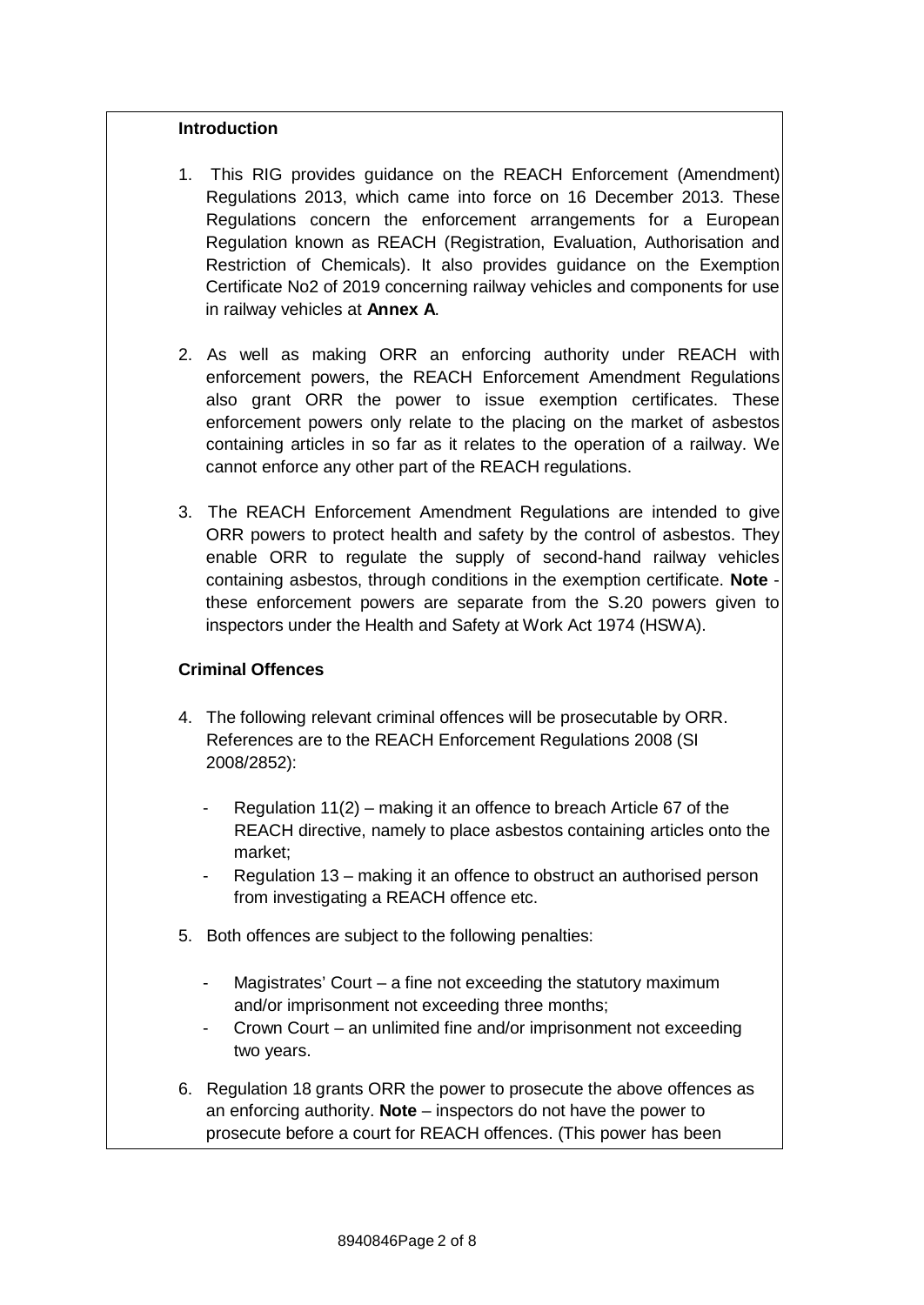reserved to persons authorised only by HSE.) Therefore only a solicitor or counsel could present a case to the court on behalf of ORR.

#### **Authorised persons**

7. Under Regulation 10 and Schedule 7, Inspectors appointed under S.19 of HSWA are considered to be authorised persons for REACH purposes.

#### **Power to investigate**

- 8. Unlike the Control of Asbestos Regulations 2012 and the Control of Substances Hazardous to Health Regulations 2002, the REACH regulations are not enacted under S.15 of HSWA and therefore an inspector's powers, normally given to them by S.20 of HSWA, will also not apply. REACH instead sets out the powers to investigate.
- 9. Part 2 of Schedule 6 sets out the enforcement powers of HSE and ORR. Authorised persons can do the following (which are very much akin to an inspector's S.20 HSWA powers):
	- At a reasonable time, enter non-domestic premises if they deem it necessary;
	- Be accompanied by a constable if they apprehend serious obstruction;
	- Be accompanied by any other person authorised by an enforcing authority and take any equipment or materials required;
	- To examine and investigate as necessary;
	- To direct that the premises or any part therein be left undisturbed;
	- Take measurements, photographs and recordings;
	- To take samples of things found in premises, and of the atmosphere;
	- If any item contravenes REACH, to cause it to be dismantled or subjected to testing (not damage or destroy), and to also take possession for as long as necessary in order to examine it, ensure it is not tampered with or for purposes of prosecution;
	- To require any person whom it is believed could give relevant information, to answer questions and sign a declaration of truth;
	- To require the production of, inspect and take copies of any entry in books or documents; and
	- To require any person to provide facilities and assistance with respect to any matters or things to enable investigation.

ORR is excluded from using the following powers set out in REACH:

- To seize and cause to be rendered harmless an article, which is a cause of imminent danger of serious personal injury;
- To use any other power which is necessary for the purpose of carrying out the enforcing duty;
- To use their powers in a domestic premises; or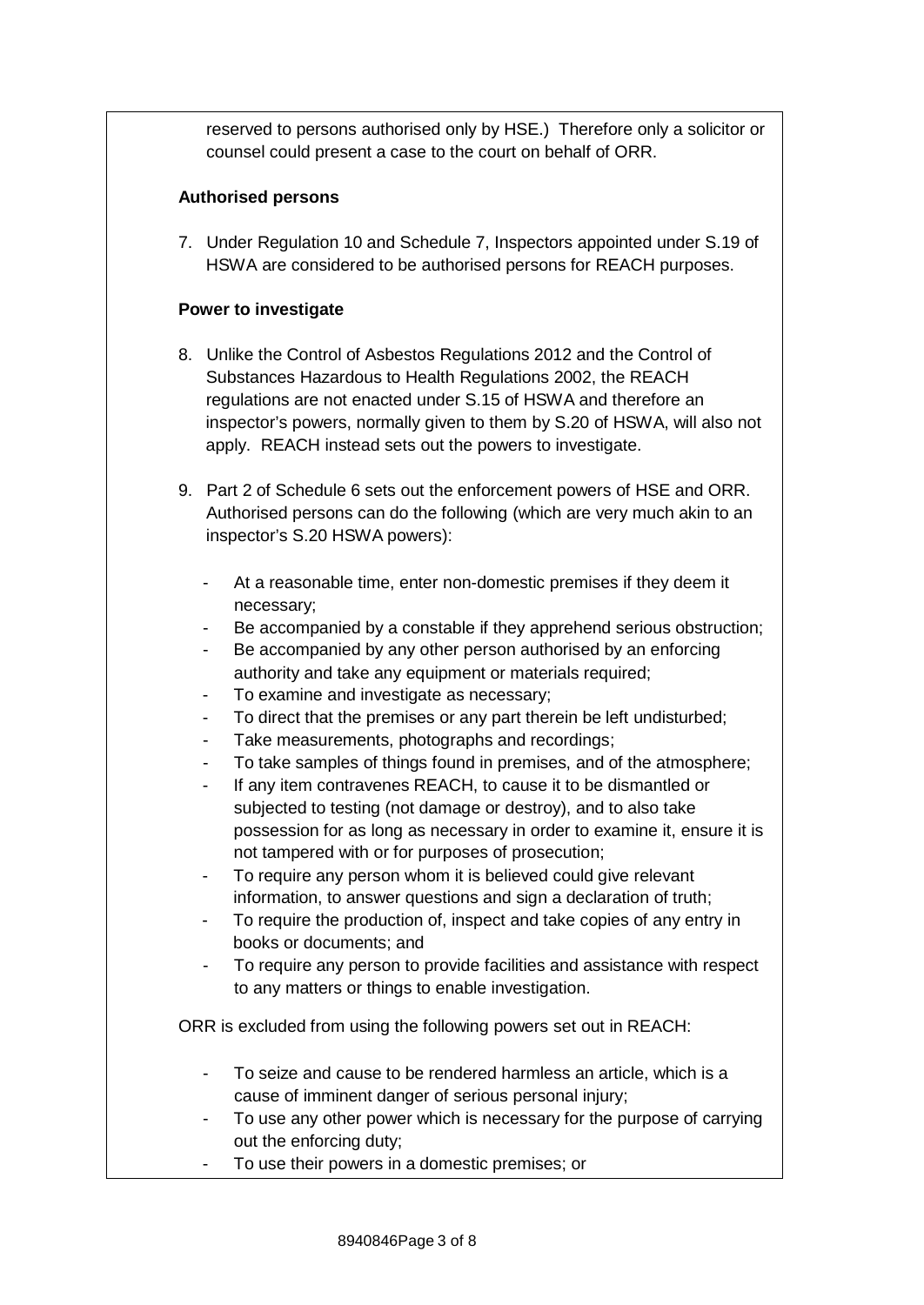To issue a prohibition notice or an improvement notice.

## **Exemption Certificates**

- 10. ORR is an exempting authority with the power to grant an exemption certificate to a person, or class of persons, from the prohibition of placing asbestos articles onto the market. All certificates must contain conditions ensuring a high level of protection of human health.
- 11. ORR has granted a general exemption for placing on the market asbestos containing railway vehicles and components of railway vehicles in so far as they relate to the operation of a railway. For any other type of asbestos containing article, a separate application for an exemption certificate would have to be made.

## **Breaching conditions of an exemption certificate**

- 12. Under Regulation 8A of the REACH Enforcement Amendment Regulations a person who places an asbestos containing article onto the market will not be committing an offence if it is done in accordance with an exemption certificate; and the asbestos containing article was installed or in service before 1 January 2005.
- 13. Therefore, a person who supplies an asbestos article will not have the protection of an exemption certificate if they have breached the conditions therein or if the article was installed or in service after 1 January 2005.
- 14. Inspectors will need to establish if a person has supplied any asbestos containing articles and if so, if there is an exemption certificate in place, whether any conditions have been met and if the article was either first installed or in service prior to 1 January 2005.
- 15. A breach of an exemption certificate is not an offence in itself, but a person may be prosecuted for supplying an asbestos containing article without the cover of an exemption.
- 16. Where the breach gives rise to health and safety concerns inspectors should consider whether there has been a breach of the Control of Asbestos Regulations 2012. Inspectors should refer to ORR's Enforcement Policy and the Code for Crown Prosecutors before any decision is made.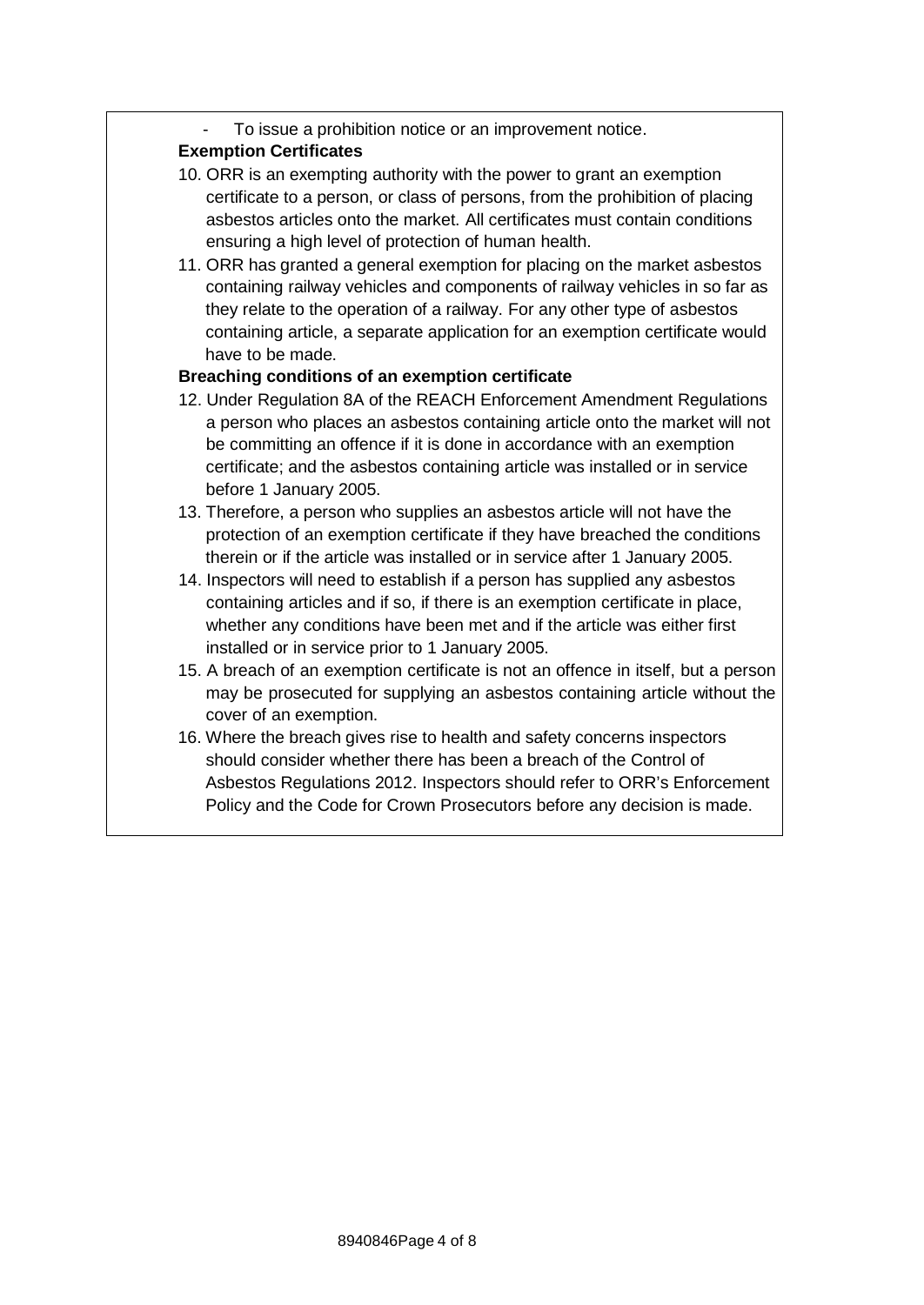#### **Annex A**

#### **The REACH Enforcement Regulations 2008 (as amended) ASBESTOS EXEMPTION CERTIFICATE NO 2 OF 2019 CONCERNING RAILWAY VEHICLES AND COMPONENTS FOR USE IN RAILWAY VEHICLES**

1. In pursuance of its powers conferred upon it by Schedule 5A of the REACH Enforcement Regulations 2008 (as amended)<sup>1</sup> and being satisfied as required by paragraph (4) of that Schedule, ORR exempts any person who places on the market a railway vehicle or component for use in a railway vehicle containing asbestos from the prohibition on the placing on the market of any asbestos containing article provided for by Article 67(1) of REACH, subject to the conditions referred to in paragraph 3.

#### **Interpretation**

2. In this certificate:

"asbestos" means asbestos fibres listed at entry 6 of Annex XVII to REACH (as amended) as follows:

Asbestos fibres (a) Crocidolite (b) Amosite (c) Anthophyllite (d) Actinolite (e) Tremolite (f) Chrysotile

"ORR" means Office of Rail and Road;

"placing on the market" means supplying or making available, whether in return for payment or free of charge, to a third party. Importation shall be deemed to be placing on the market;

"railway" means any system of transport the operation of which is specified in regulation 3(2) of the Health and safety (Enforcing Authority for Railways and Other Guided Transport Systems) Regulations 2006;

"REACH" means Regulation (EC) No 1907/2006 of the European Parliament and of the Council concerning the Registration, Evaluation, Authorisation and Restriction of Chemicals2;

"vehicle" means any vehicle, which for some or all of the time when it is in operation is guided by means of –

- a) Rails, beams, slots, guides or other apparatus, structures or devices which are fixed and not part of the vehicle; or
- b) A guidance system which is automatic;

and includes a mobile traction unit;

<sup>1</sup> SI 2008/2852 amended by SI 2013/2919 and SI 2014/2882

<sup>2</sup> OJ No L396, 30.12.2006, p.1 as amended by EC Regulation 552/2009 (OJ No L164, 26.06.2009, p.7)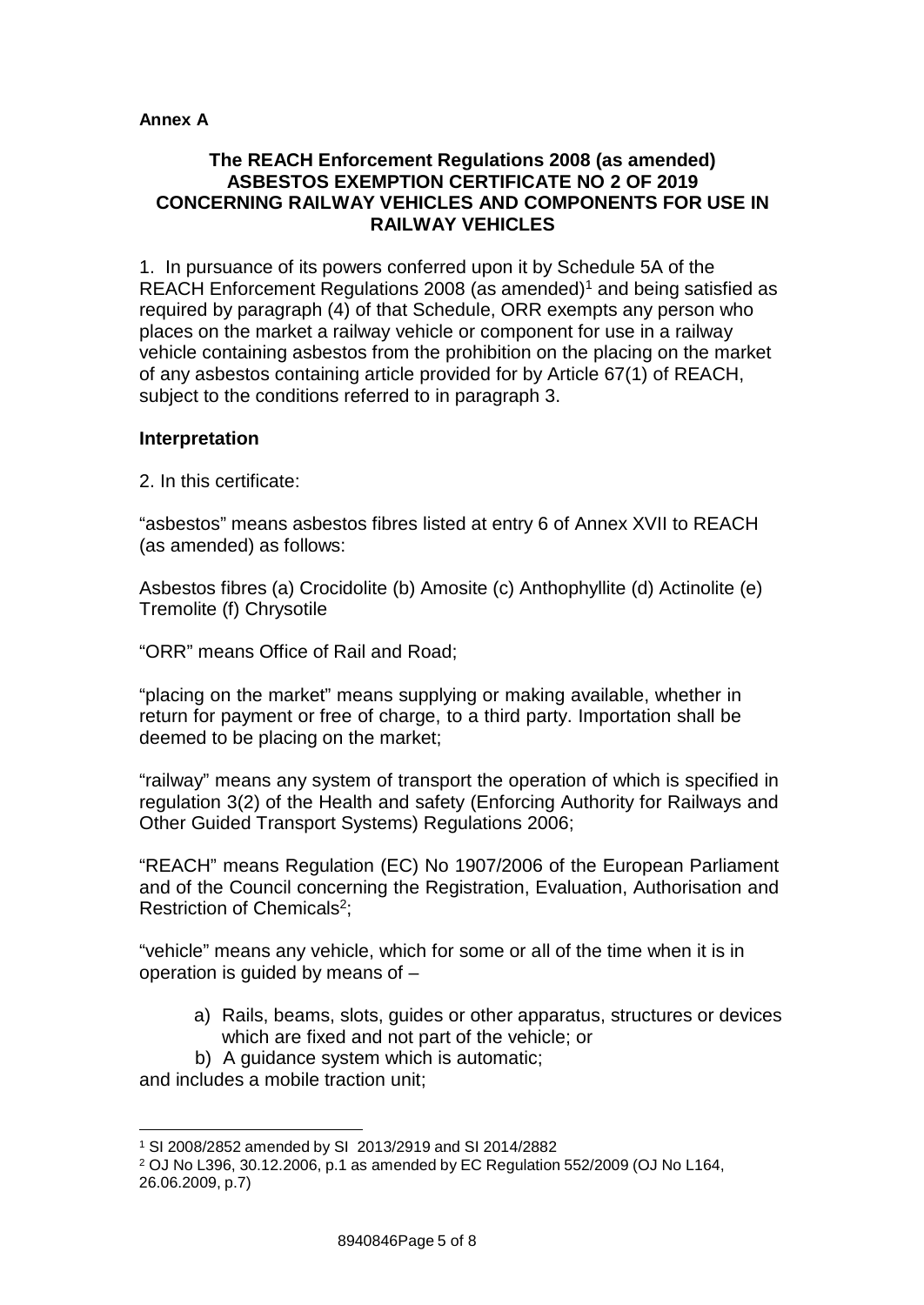# **Conditions**

3. The conditions referred to in paragraph 1 are that:

i) the railway vehicle and/or any component for use in a railway vehicle was in service or installed before 1 January 2005;

ii) the person is able to demonstrate that any risks to human health arising from the placing on the market of the railway vehicle or component for use in a railway vehicle containing asbestos, have been properly assessed and are adequately controlled;

iii) the person takes any reasonable opportunity to remove asbestos from railway vehicles to be placed on the market, unless it can be demonstrated that the removal of asbestos would increase the risk to human health;

iv) the person replaces asbestos-containing components for use in railway vehicles with non-asbestos equivalent parts, when such parts exist and when reasonable opportunity arises, unless it can be demonstrated that the risks to human health are adequately controlled and the functionality of the railway vehicle would be compromised by replacement of the part with a nonasbestos equivalent.

v) the person makes a record of the location, type and condition of asbestos in the railway vehicle or any component for use in a railway vehicle, before placing it on the market. The record produced for this purpose must be made available to any person to whom the railway vehicle, or component of a railway vehicle, is supplied, or who will be a user of the railway vehicle or component of a railway vehicle. This record must be of sufficient clarity to allow another person to take appropriate precautions to control the risk of any exposure to asbestos.

vi) the person must keep a record of the number of railway vehicles and/or components for use in railway vehicles which are believed to contain asbestos indicating those which are on loan or lease to others and the names and addresses of those persons. These records must be provided to ORR when requested.

vii) all other relevant obligations under The Control of Asbestos Regulations 2012 and REACH as appropriate are complied with.

## **Duration, variation and revocation**

4. Asbestos exemption certificate No 1 of 2014 is hereby revoked.

5. This certificate shall continue in force until 31 December 2023 unless ORR varies or revokes this certificate by notice in writing.

Signed by authority of ORR………………………………………………………… Dated…………………………..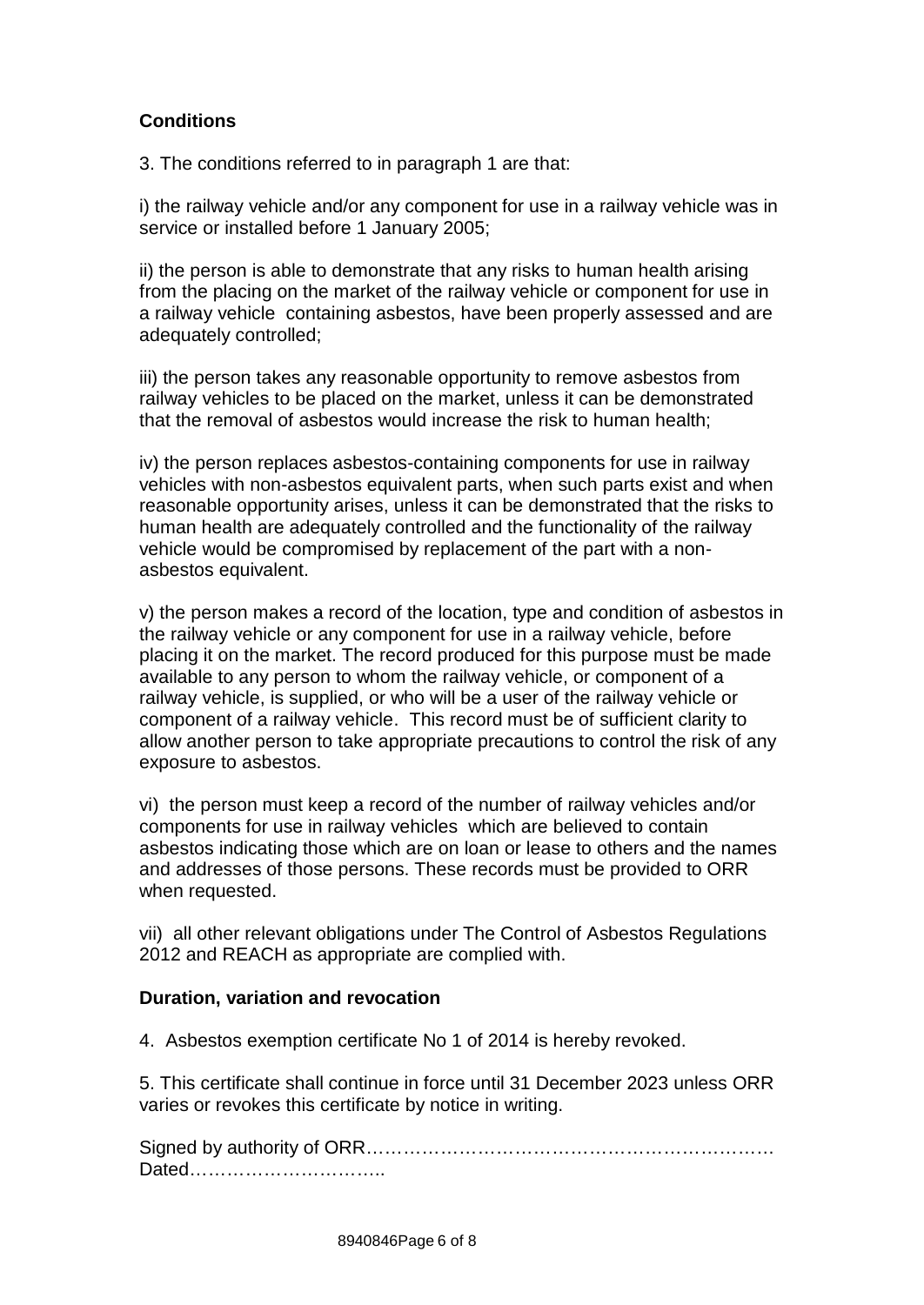#### **Guidance on the Asbestos Exemption Certificate No 2 of 2019 Concerning Railway Vehicles And Components For Use In Railway Vehicles**

1. The exemption is issued by the Office of Road and Rail and will allow railway vehicles and/or their components which contain asbestos to be sold, loaned, leased or imported so long as the conditions in the exemption are met. The conditions are designed to ensure the protection of human health and apply in addition to more general health and safety controls which require the management of risks arising from asbestos (The Control of Asbestos Regulations 2012).

2. The exemption covers rolling stock and components on the mainline, light rail systems, tramways, underground, heritage systems and other people movers within ORR's enforcement remit. Static exhibits in museums are not covered as they are regulated by the Health and Safety Executive.

3. Anyone who wishes to take advantage of this exemption must be able to demonstrate to ORR that the conditions are met.

4. Anyone who wishes to place on the market an article containing asbestos which is used in connection with the operation of a railway, but which is not a railway vehicle or a component of a railway vehicle, will need to apply to ORR for a specific exemption.

## **Guidance on the exemption conditions**

5. **Condition i)** means that a component containing asbestos that was not in service or installed prior to 2005 cannot be supplied under this exemption. In fact, REACH prohibits the use of an article containing asbestos unless it was already installed and/or in service before January 2005, in which case its use is permitted until it is disposed of or reaches the end of its service life.

6. **Condition ii)** requires the person to identify any particular risks arising from the process of supplying a vehicle or component. For example the vehicle or component may be physically transferred to a different operating environment. The person supplying the vehicle is expected to assess the additional risks of transfer and to highlight details of the asbestos risk to the person receiving the vehicle.

7. **Conditions iii) and iv)** require a person to consider every reasonable opportunity to remove asbestos and to replace asbestos-containing parts with nonasbestos alternatives where they are available. Wherever possible we would encourage the removal of asbestos before a transfer of ownership takes place. However, in many cases the best opportunity for removal will arise during maintenance of the vehicle. Consideration should be given to the location of the asbestos relative to the modification or maintenance work. In some cases it may be safer to leave it in situ, so long as it is properly managed and there is no increase in risk to anyone maintaining or using the vehicle. The process of removal incorporates a degree of risk because it may potentially disturb asbestos fibres; in many cases it would need to be removed by a licensed contractor.